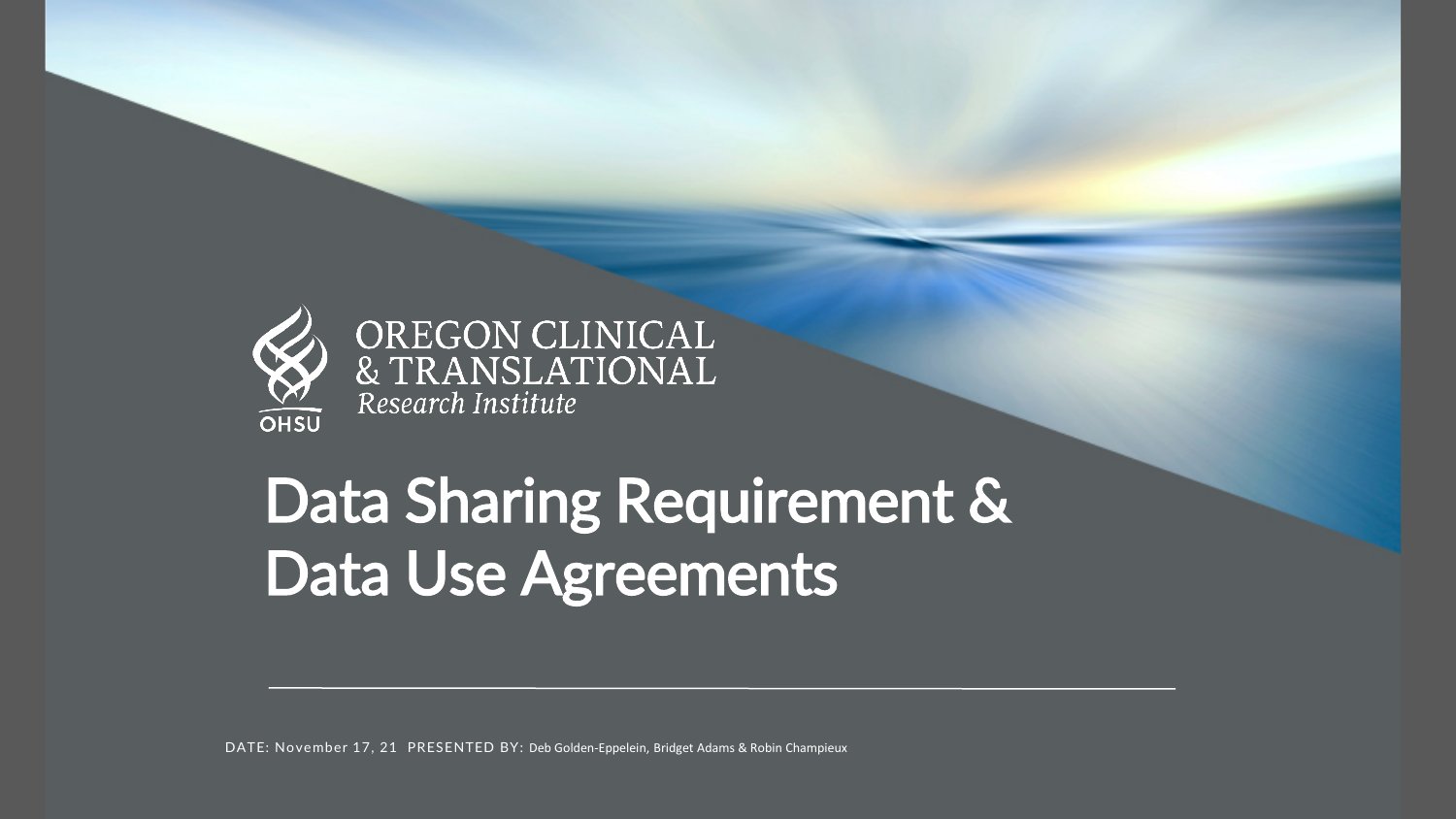# Overview of current practices & requirements to establish DUAs

It is OHSU policy to establish a DUA whenever research or healthcare data about humans is to be shared.

You should request a DUA whether the data is identifiable or de-identified.

IRB approval may be required for research data but is not always needed for healthcare quality improvement/assessment projects.

During the process of getting IRB approval, you may be asked to obtain a DUA.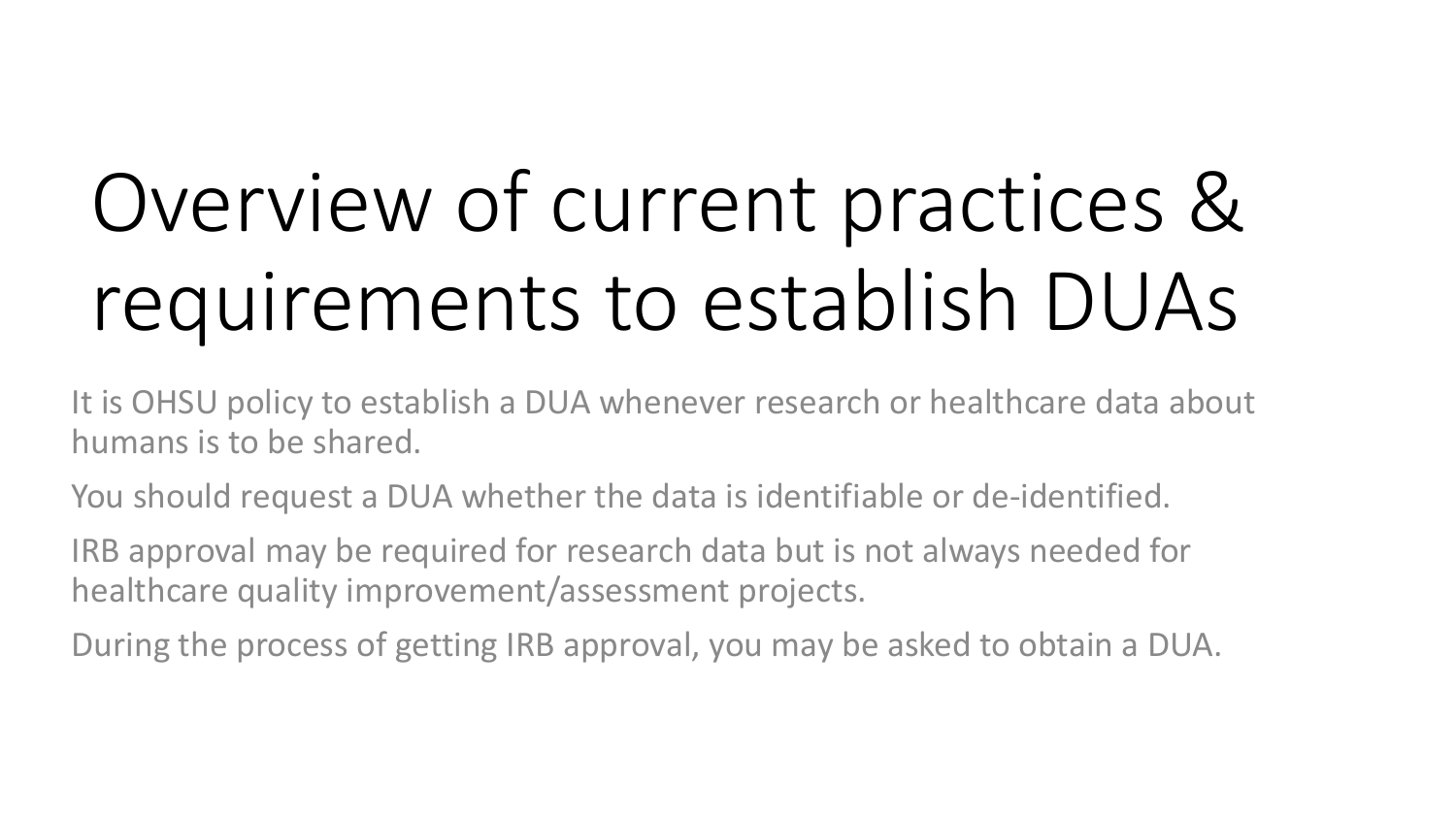# Terminology

Data Use Agreement (DUA) (aka Data Transfer & Use Agreement (DTUA) or Data Sharing Agreement (DSA) is an agreement that contains the required regulations and other terms.

Health Insurance Portability and Accountability Act of 1996 (HIPAA; see 45 CFR Sect. 164.501 of the Privacy Rule). Covers research or health information data that is identifiable.

Limited Data Set is a limited set of identifiable patient information as defined in the under HIPAA;

A "limited data set" of information may be disclosed to an outside party without a patient's authorization if certain conditions are met:

the purpose of the disclosure may only be for research, public health or health care operations.

the person receiving the information must sign a data use agreement with OHSU.

Facial identifiers have been removed as related to the individual or his or her relatives, employers or<br>household members.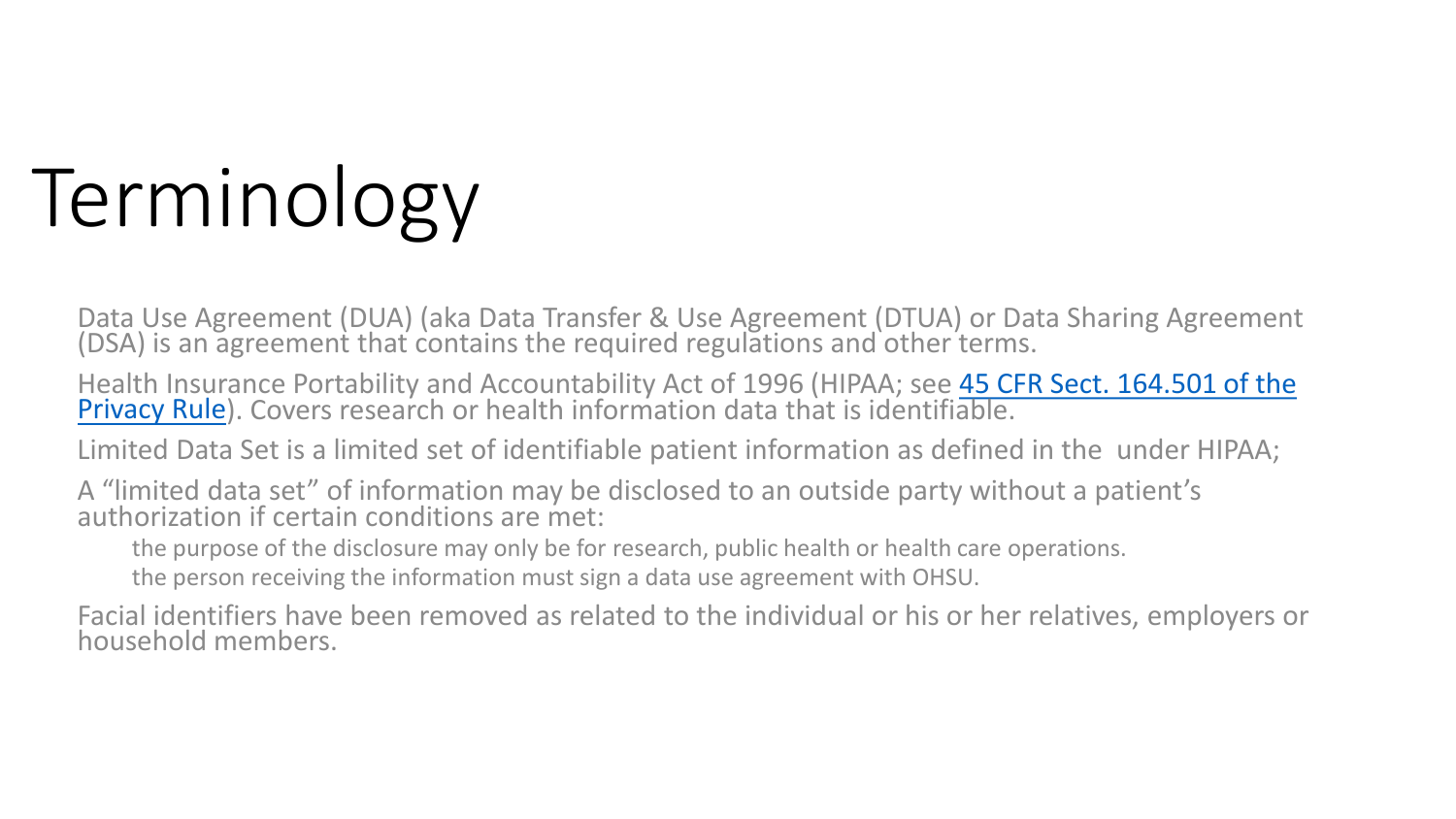# Terminology cont.

- Name
- street addresses (other than town, city, state and zip code);
- telephone numbers;
- fax numbers;
- e-mail addresses;
- Social Security numbers;
- medical records numbers;
- health plan beneficiary numbers;
- account numbers;
- certificate license numbers;
- vehicle identifiers and serial numbers, including license plates;
- device identifiers and serial numbers;
- IP address numbers;
- biomURLs;
- metric identifiers (including finger and voice prints); and
- full face photos (or comparable images).
- **The health information that may remain in the information disclosed includes:**
- dates such as admission, discharge, service, DOB, DOD;
- city, state, five digit or more zip code; and
- ages in years, months or days or hours.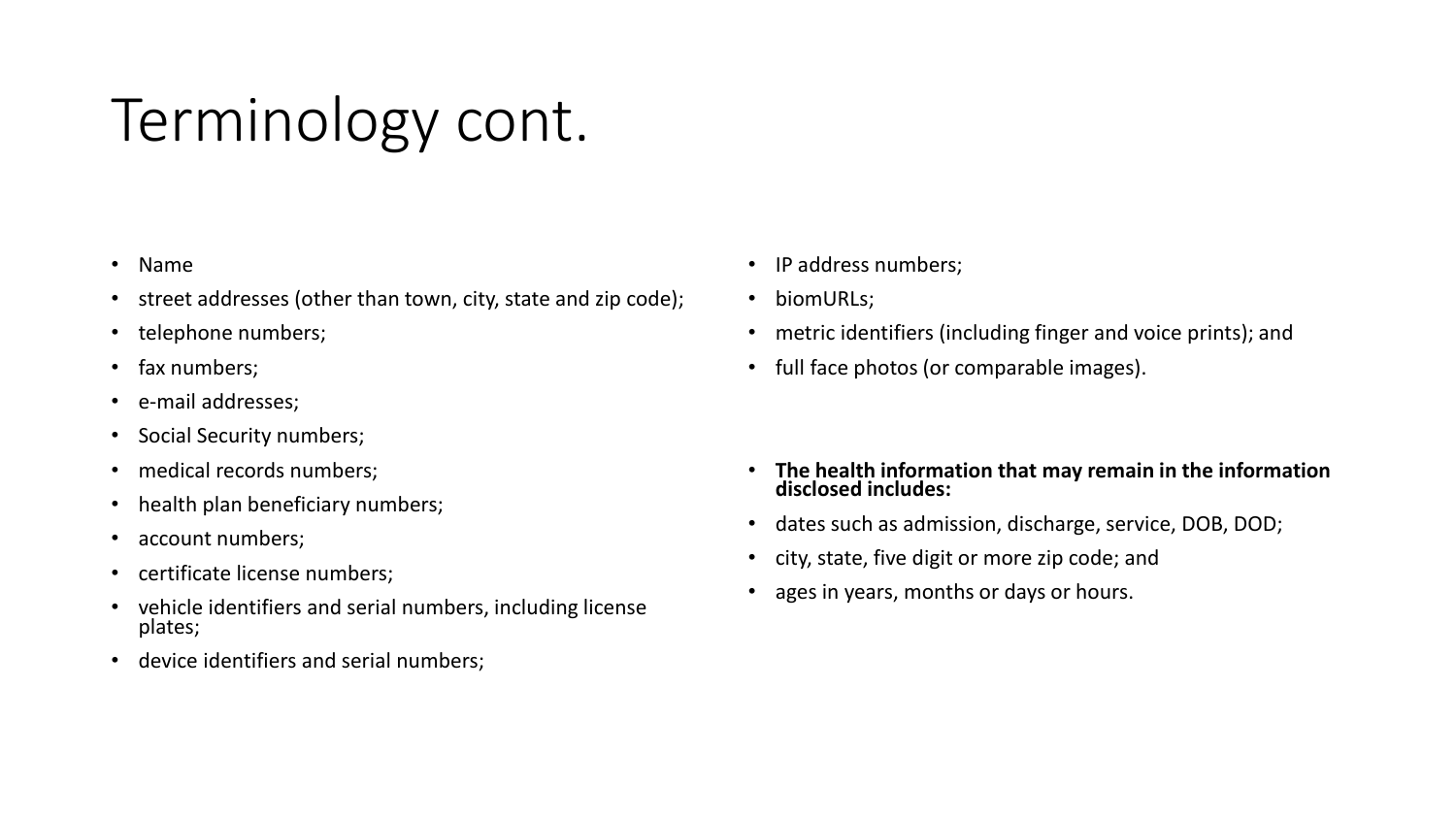# Terminology cont.

- De-identified data is coded and does not contain any of the elements covered under HIPAA.
- DMS is the acronym NIH uses to refer to the Data Management and Sharing policy as revised and effective 1/25/23.
- FERPA is a special set of rules that protect student privacy. These rules. Disclosure can include, rotation timelines, numbers of students in good standing, but no Personally Protected Information (PPI)
- GDRU is a set of regulations governing PHI/PPI of European human subjects under the jurisdiction of the European Union.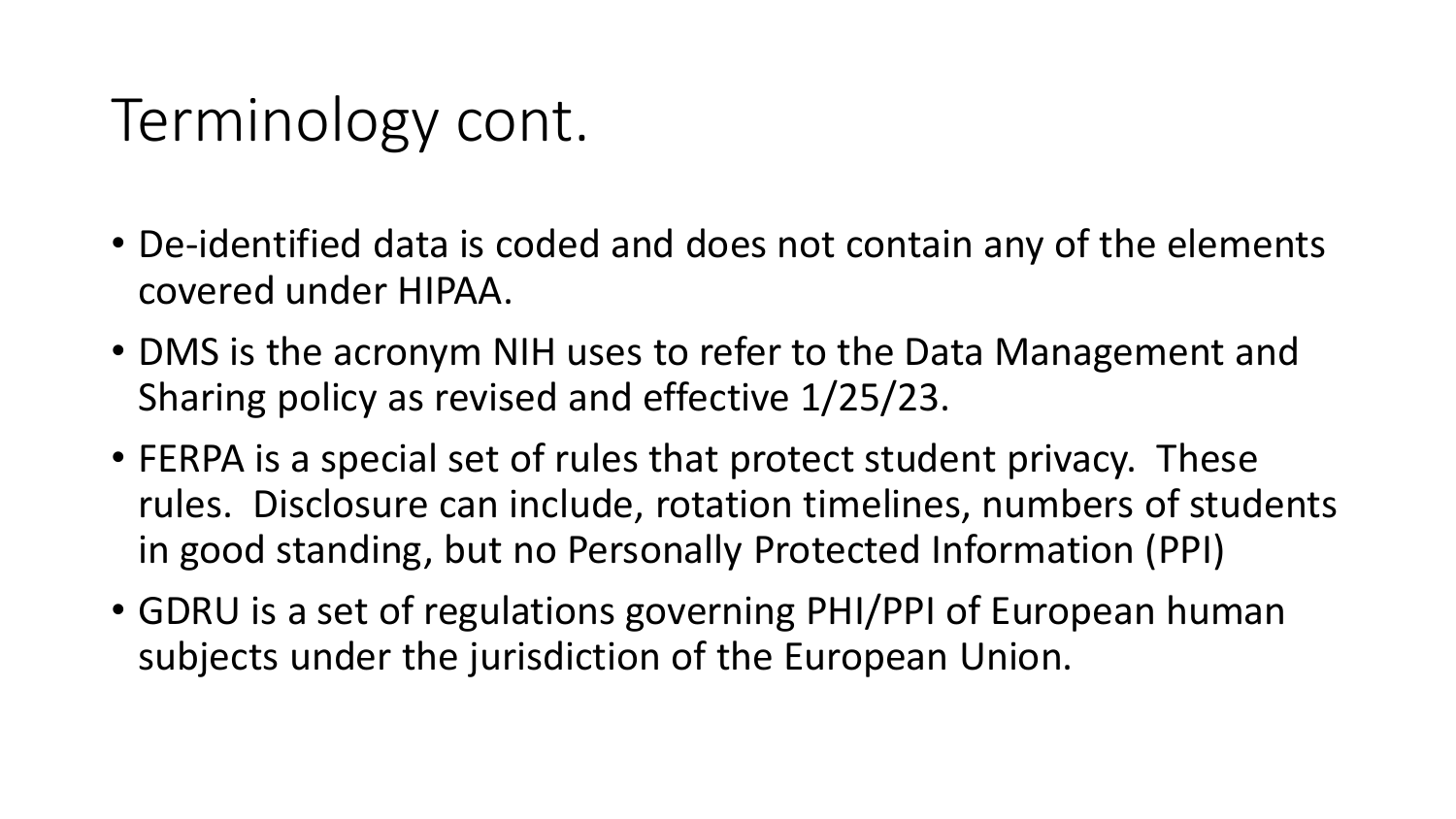### Best Practices

- If you are unsure of whether IRB approval is required, get a determination.
- Make sure your protocol and consent forms allow for release of data outside of OHSU
- Decide in advance if you will want to publish or allow publication with or by the colleagues you are sharing with.
- Determine whether it is appropriate to request special disposition instructions once the reason for sharing has ended.
- Determine if there will be a cost for sharing the data.
- Who can access the data? Should you be specific or more general?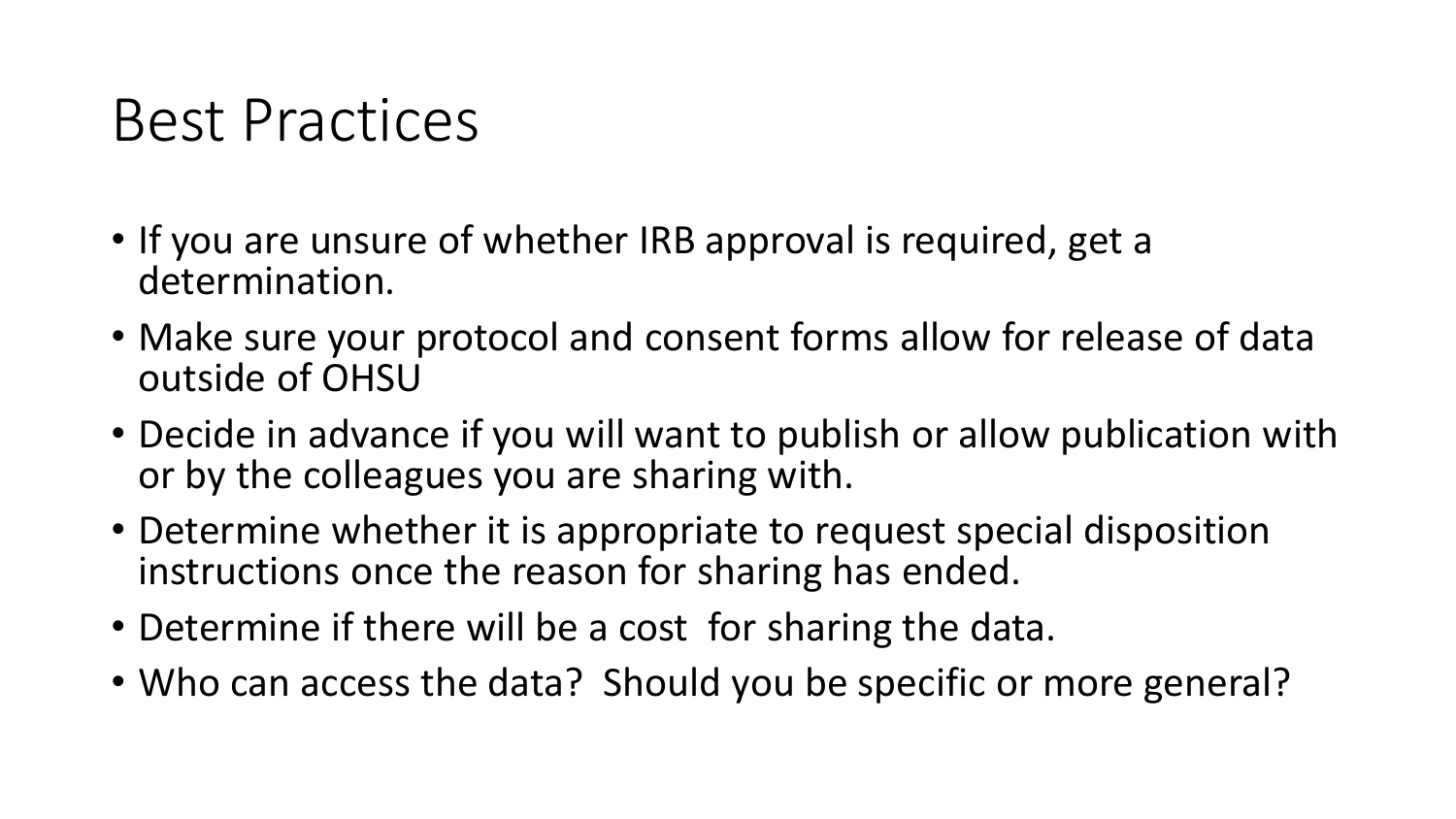### Best Practices cont.

- Is the data you will share high risk?
	- Protection of the data is required by law/regulation,
	- OHSU is required to self-report to the government and/or provide notice to the individual if the data is inappropriately accessed, or
	- The loss of confidentiality, integrity, or availability of the data or system could have a significant adverse impact on our mission, safety, finances, or reputation.
	- Will it require a security review?
- If you think so or are not sure, let's talk about it before we do anything.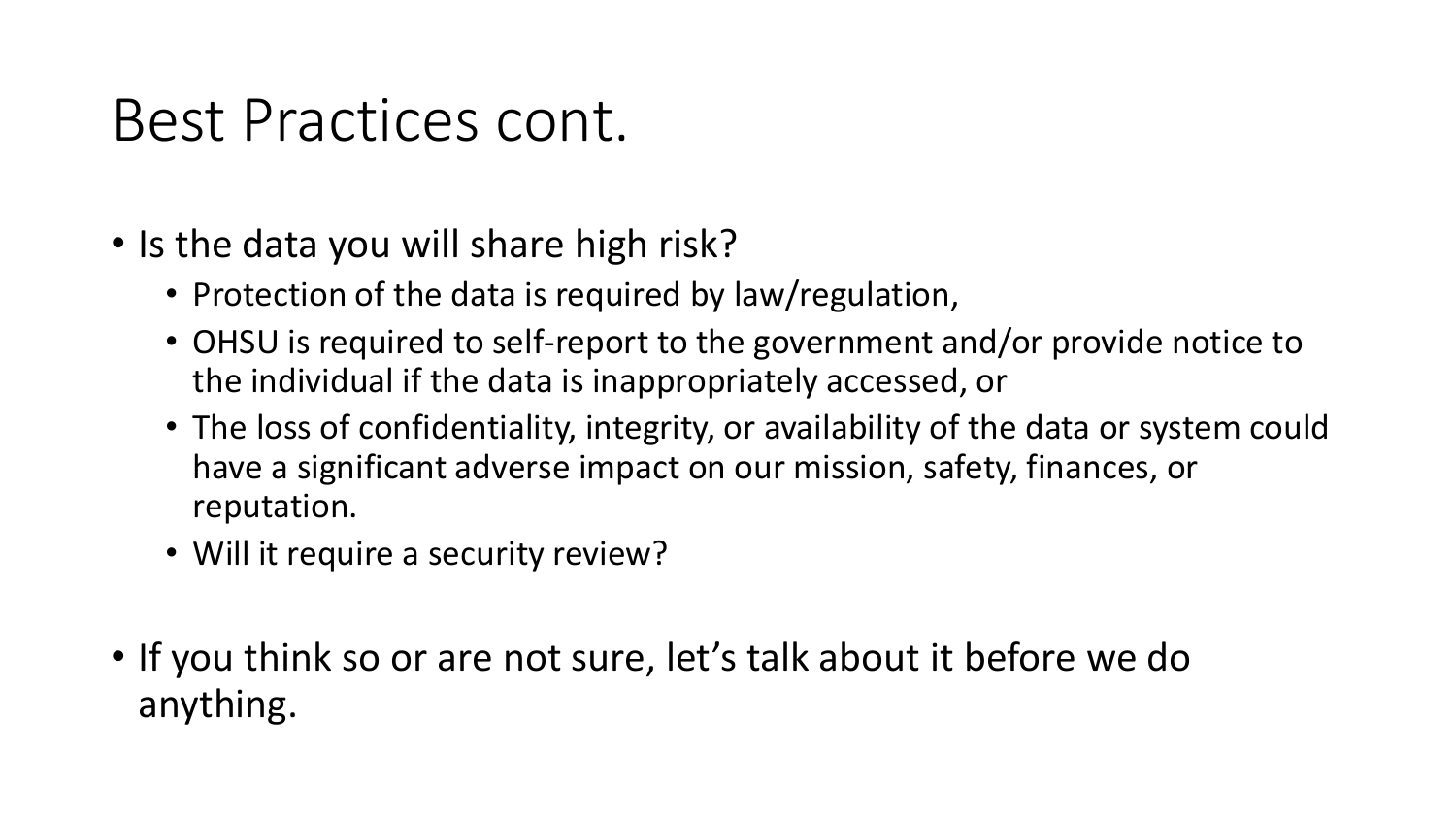## NIH Policies that Impact You and OHSU

- Current NIH policy on data sharing only requires data management and sharing plans to be submitted when any budget year in a grant application equals or is greater than \$500,000 per year.
- Significant changes:
	- Requires data sharing plans be included in all research submitted to NIH with very limited exceptions.
	- In the final Policy, NIH strongly supports the sharing in repositories rather than keeping the data separate with a single researcher, however, NIH does not mandate this.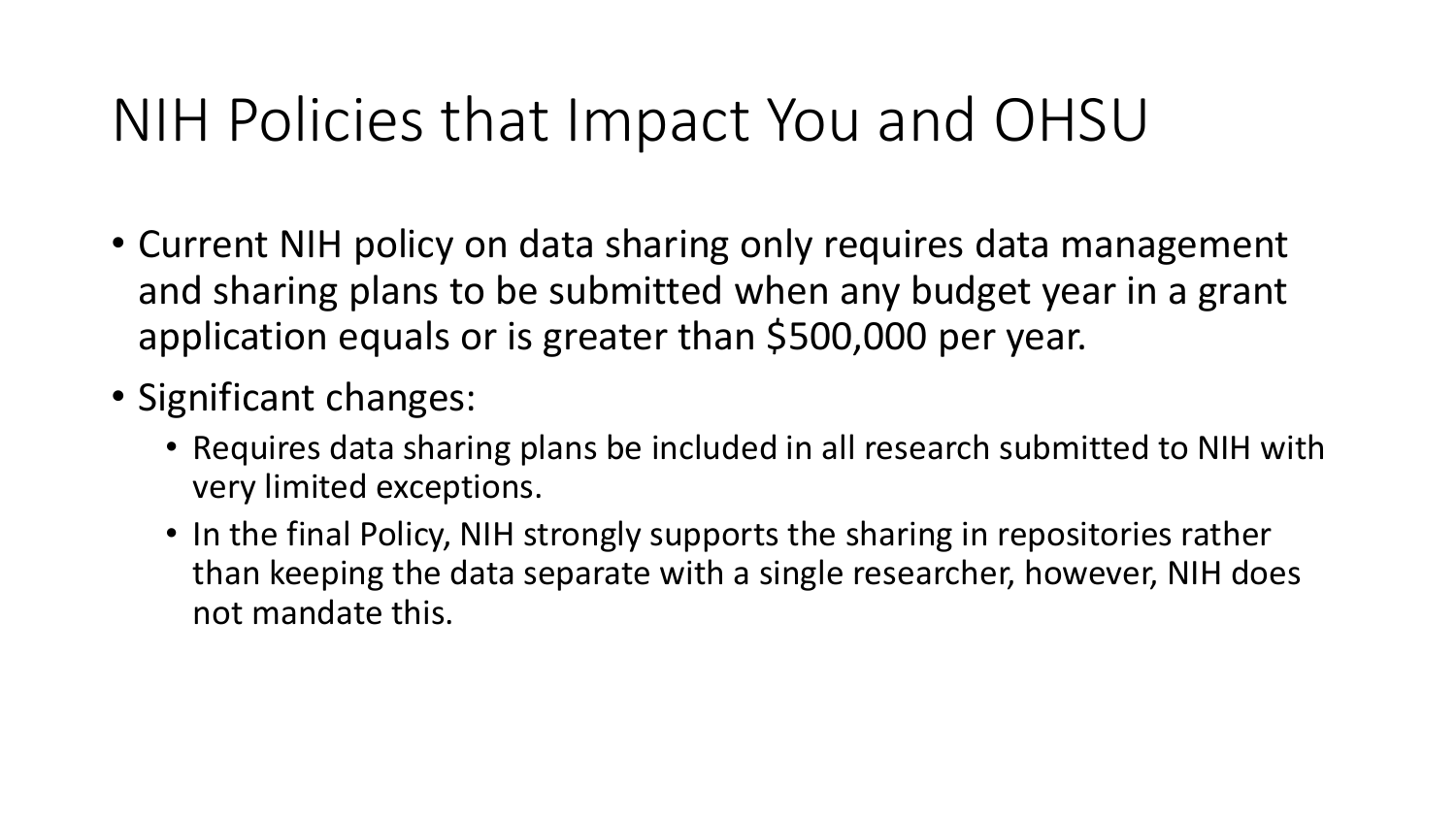### NIH Policies that Impact You and OHSU

- scientific data should be made accessible as soon as possible, and no later than the time of an associated publication, or the end of the award/support period, whichever comes first.
- Scientific Data is: "The recorded factual material commonly accepted in the scientific community<br>as of sufficient quality to validate and replicate research findings, regardless of whether the data are used to support scholarly publications. Scientific data do not include laboratory notebooks, preliminary analyses, completed case report forms, drafts of scientific papers, plans for future research, peer reviews, communications with colleagues, or physical objects, such as laboratory specimens." We agree that data quality is an important concept to convey to ensure that scientific data are useful and to prevent data sharing from becoming a perfunctory administrative requirement, but rather one that should be done with the understanding that these data are intended to be used by others. Therefore, we have added to the definition that the data should be of sufficient quality to validate and replicate research findings. Even those scientific data not used to support a publication are considered scientific data and within the final DMS Policy's scope. We understand that a lack of publication does not necessarily mean that the findings are null or negative; however, indicating that scientific data are defined independent of publication is sufficient to cover data underlying null or negative findings.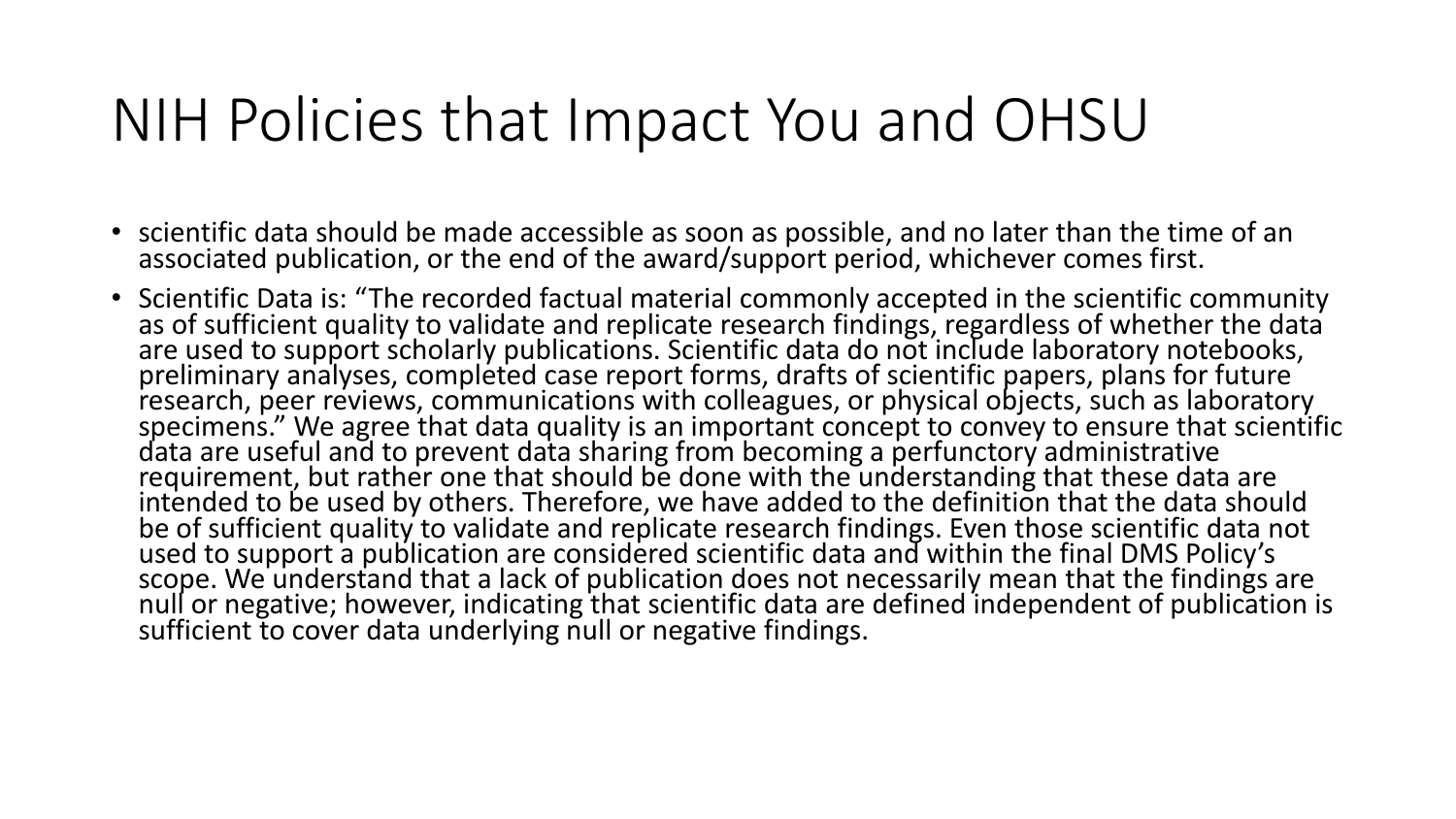# NIH Policies that Impact You and OHSU

- Concepts to consider for DMS plans when proposing to use data derived from human subjects
	- no new requirements for protections for research with human participants. Existing laws (e.g., Certificates of Confidentiality), regulations (e.g., the Common Rule), and policies (e.g., the NIH Genomic Data Sharing Policy) continue to apply. However, through this Policy and associated supplemental information and other activities, NIH promotes thoughtful practices regarding the treatment of data derived from human participants.
	- encourage investigators to consider, while developing their Plans, how to address data management and sharing in the informed consent process, such that prospective participants will understand what is expected to happen with their data.
	- any limitations on subsequent use of data (which may apply to non-human data as well) should be communicated to those individuals or entities preserving and sharing the scientific data. This ensures that factors that may affect subsequent use of data are properly communicated and will travel with the data.

#### • DMS plans may no longer say "TBD". Must be specific.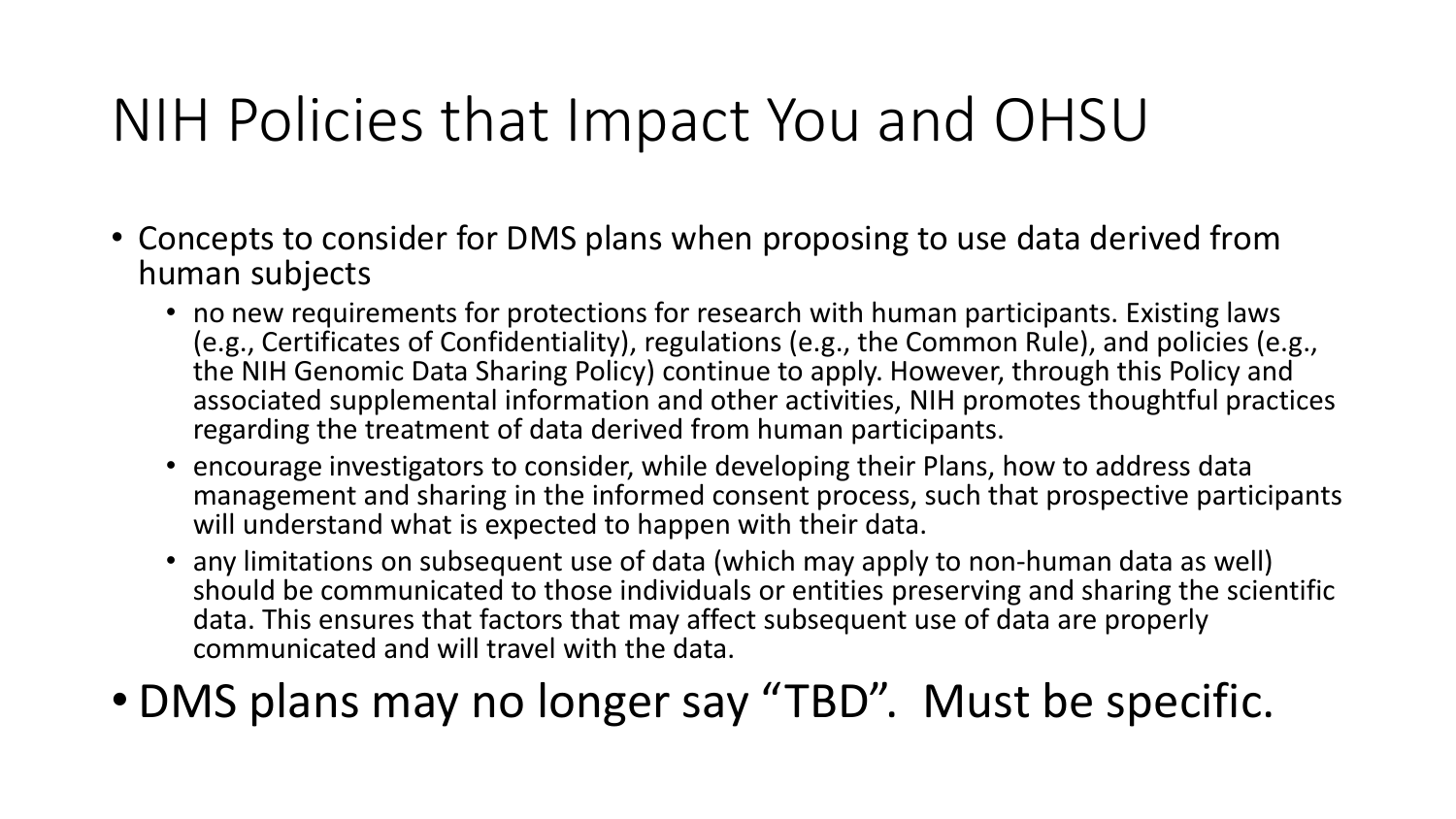#### Implementation

- I am the lead.
- Drafted timeline to plan and implement.
- Begun a task deliverables list that will expand as we get closer.
- Coordinate and pull together groups that are stakeholders in implementation, education, costing and resources.
- Work groups will be scheduled to begin meeting in January, 2022.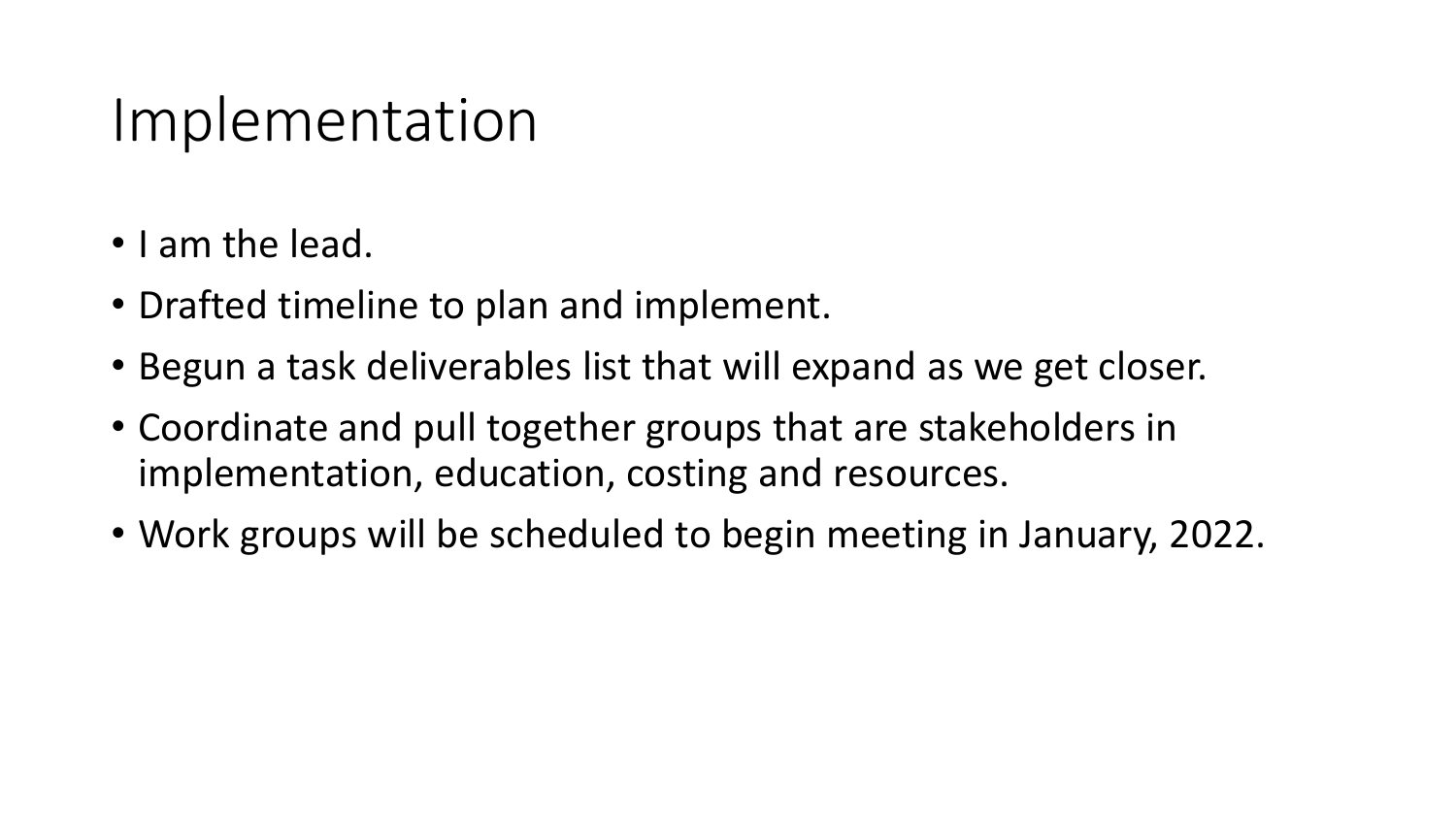# NIH Policy Links & Resources

- <https://grants.nih.gov/grants/guide/notice-files/NOT-OD-21-013.html>
- [NOT-HG-21-023](https://grants.nih.gov/grants/guide/notice-files/NOT-HG-21-023.html) Notice Announcing NHGRI Guidance for Third-Party Involvement in Extramural Research
- NOT-HG-21-022 Notice Announcing the National Human Genome Research Institute's Expectation for [Sharing Quality M](https://grants.nih.gov/grants/guide/notice-files/NOT-HG-21-022.html)etadata and Phenotypic Data
- [NOT-OD-21-014](https://grants.nih.gov/grants/guide/notice-files/NOT-OD-21-014.html) Supplemental Information to the NIH Policy for Data Management and Sharing: Elements of an NIH Data Management and Sharing Plan
- [NOT-OD-21-015](https://grants.nih.gov/grants/guide/notice-files/NOT-OD-21-015.html) Supplemental Information to the NIH Policy for Data Management and Sharing: Allowable Costs for Data Management and Sharing
- [NOT-OD-21-016](https://grants.nih.gov/grants/guide/notice-files/NOT-OD-21-016.html) Supplemental Information to the NIH Policy for Data Management and Sharing: Selecting a Repository for Data Resulting from NIH-Supported Research
- [NOT-OD-20-013](https://grants.nih.gov/grants/guide/notice-files/NOT-OD-20-013.html) Request for Public Comments on a DRAFT NIH Policy for Data Management and Sharing and Supplemental DRAFT Guidance
- NOT-MH-21-265 Notice of Biospecimen Sharing Policy for the National Institute of Mental Health, Including [Requirements for](https://grants.nih.gov/grants/guide/notice-files/NOT-MH-21-265.html) Induced Pluripotent Stem Cell Resource Development and Sharing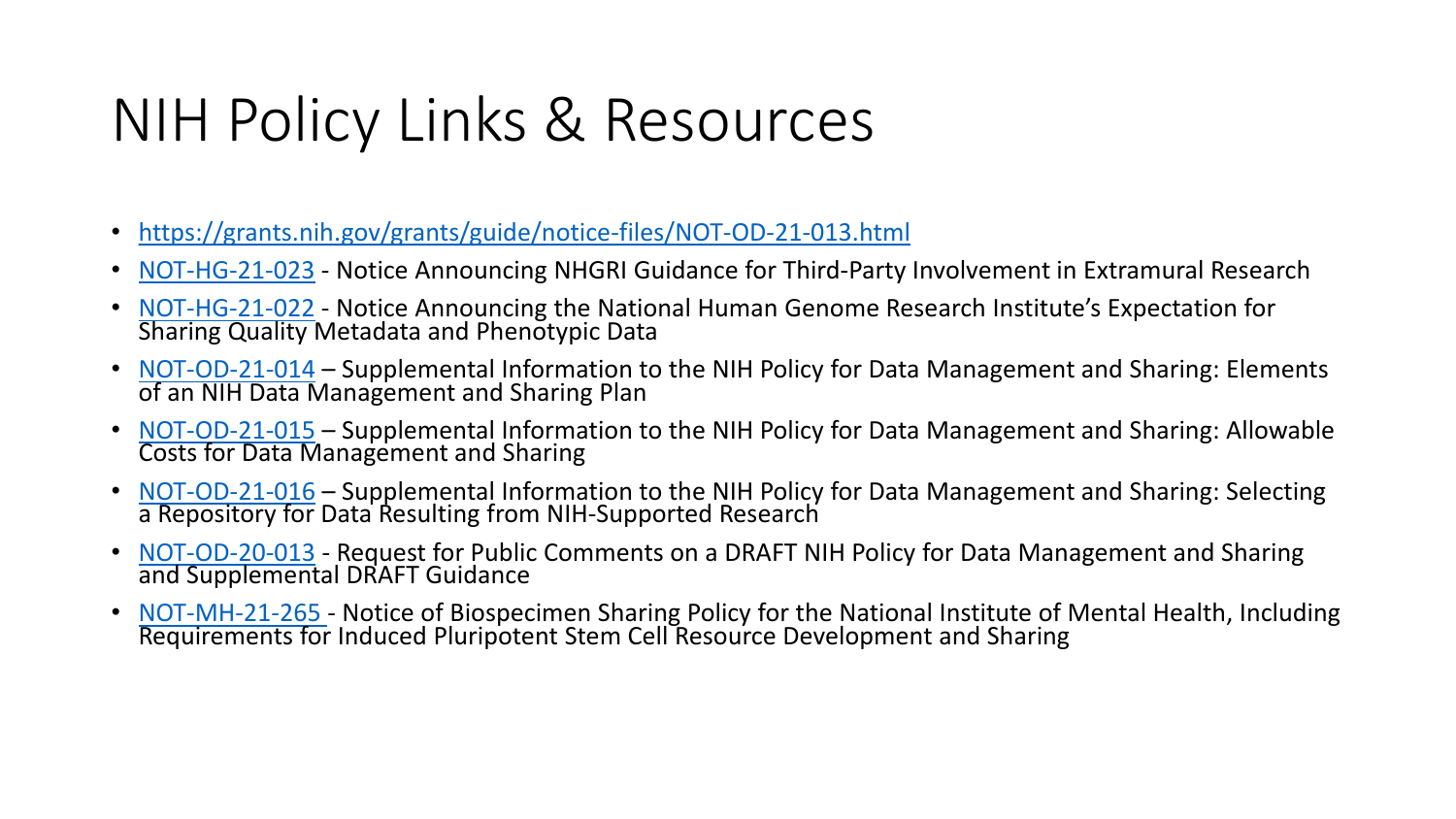# NIH Policy Links & Resources

- Attachment A NIH Data Sharing Policy (September 2020) https://www.hhs.gov/ohrp/sachrp-<br>[committee/recommendations/august-12-2020-attachment-a-nih-data-sharing-policy/index.html](https://www.hhs.gov/ohrp/sachrp-committee/recommendations/august-12-2020-attachment-a-nih-data-sharing-policy/index.html)
- For an example of NIH-supported or -stewarded repositories see Open Domain-Specific Data Sharing Repositories (September 2020) [https://www.nlm.nih.gov/NIHbmic/domain\\_specific\\_repositories.html](https://www.nlm.nih.gov/NIHbmic/domain_specific_repositories.html)
- NIH Rigor and Reproducibility <https://www.nih.gov/research-training/rigor-reproducibility>
- Wilkinson, M., Dumontier, M. e[t al, The FAIR Guiding Principles for Scientific Da](https://www.nature.com/articles/sdata201618)ta Management and Stewardship (March 2016) https://www.nature.com/articles/sdata201618
- [NIH Grants Policy Statement 2.3.11 Availability and Confidentiality of Information \(October 2019\)](https://grants.nih.gov/grants/policy/nihgps/html5/section_2/2.3.11_availability_and_confidentiality_of_information.htm) https://grants.nih.gov/grants/policy/nihgps/html5/section 2/2.3.11 availability\_and\_confi dentiality\_of\_information.htm
- NIH Strategic Plan for Data Science (June<br>2018) [https://datascience.nih.gov/sites/default/files/NIH\\_Strategic\\_Plan\\_for\\_Data\\_Science\\_Final](https://datascience.nih.gov/sites/default/files/NIH_Strategic_Plan_for_Data_Science_Final_508.pdf) \_508.pd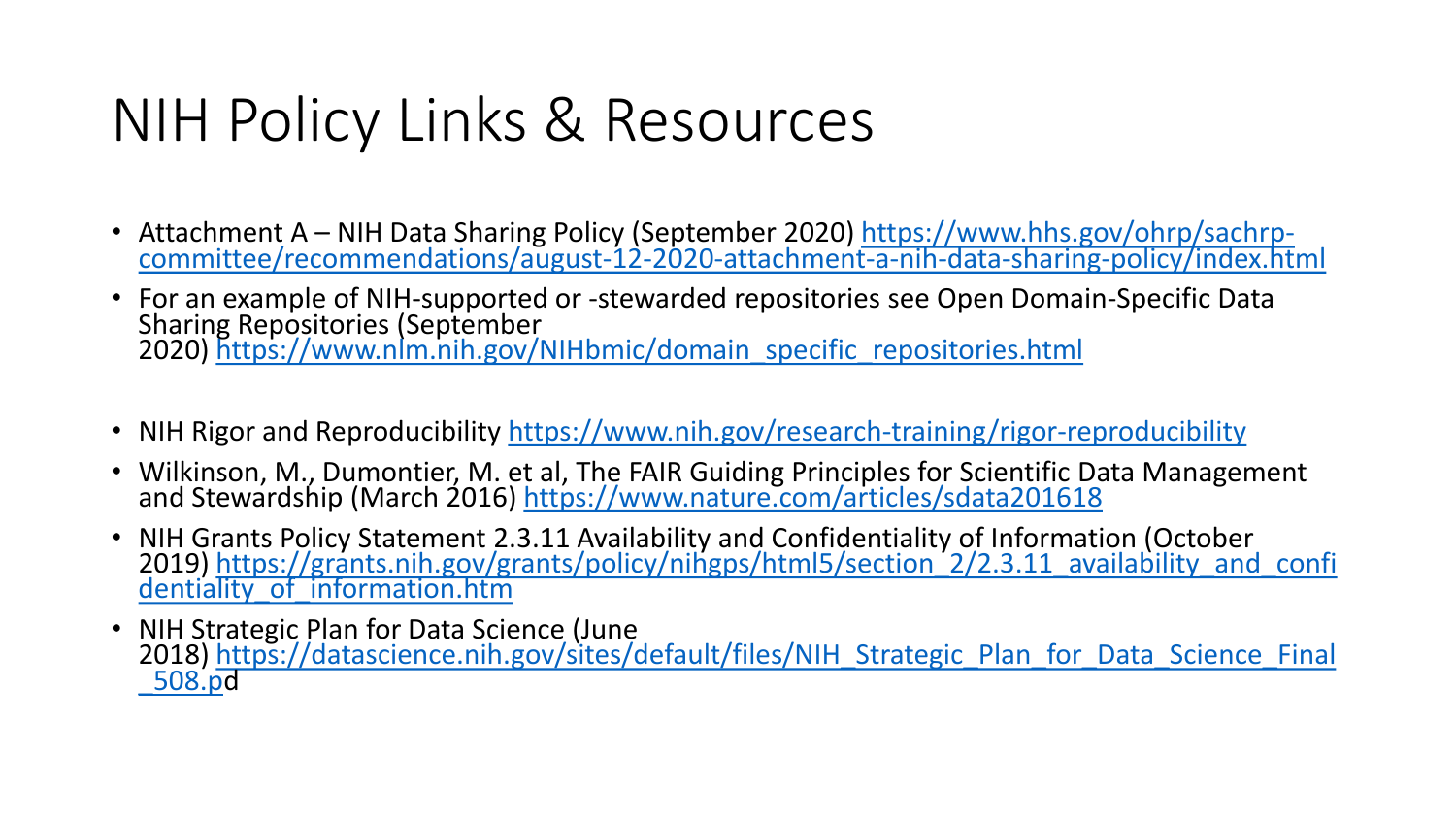## Questions?

- Email me at [goldenep@ohsu.edu](mailto:goldenep@ohsu.edu)
- Send any current DUA's to duainbox@ohsu.edu.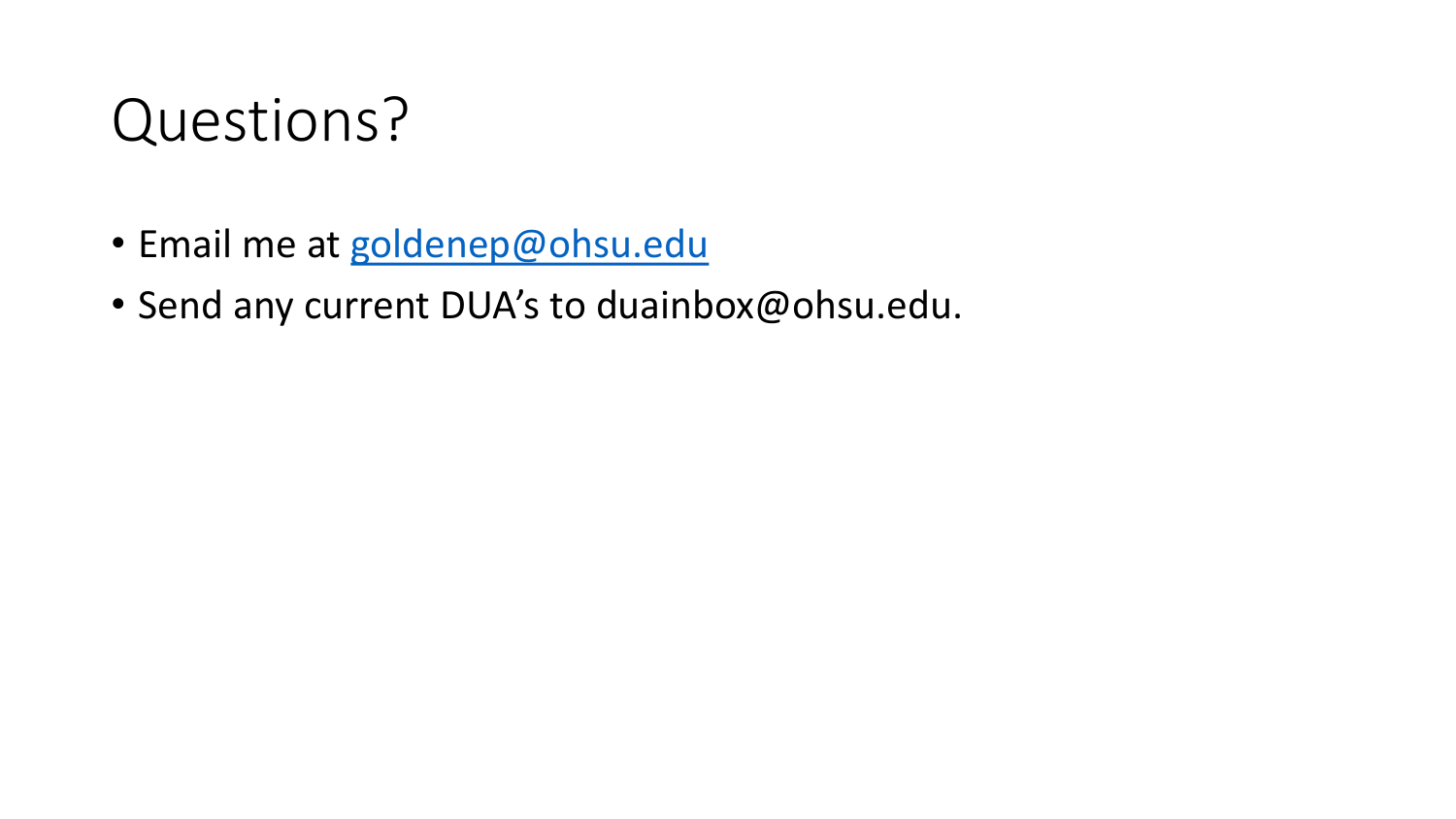## OHSU LIBRARY: DATA SERVICES FOR NIH DMS COMPLIANCE



#### **DATA MANAGEMENT PLANNING**

Guidance on writing data management plans and tools for making the process more efficient



#### **DATA DOCUMENTATION & ORGANIZATION**

Assistance identifying and applying data standards and best practices for organizing your data



#### **PREPARING DATA FOR DISCOVERY & SHARING**

Expertise and checklists for creating FAIR data

#### **SUBMITTING TO REPOSITORIES**

Help choosing and depositing data in public repositories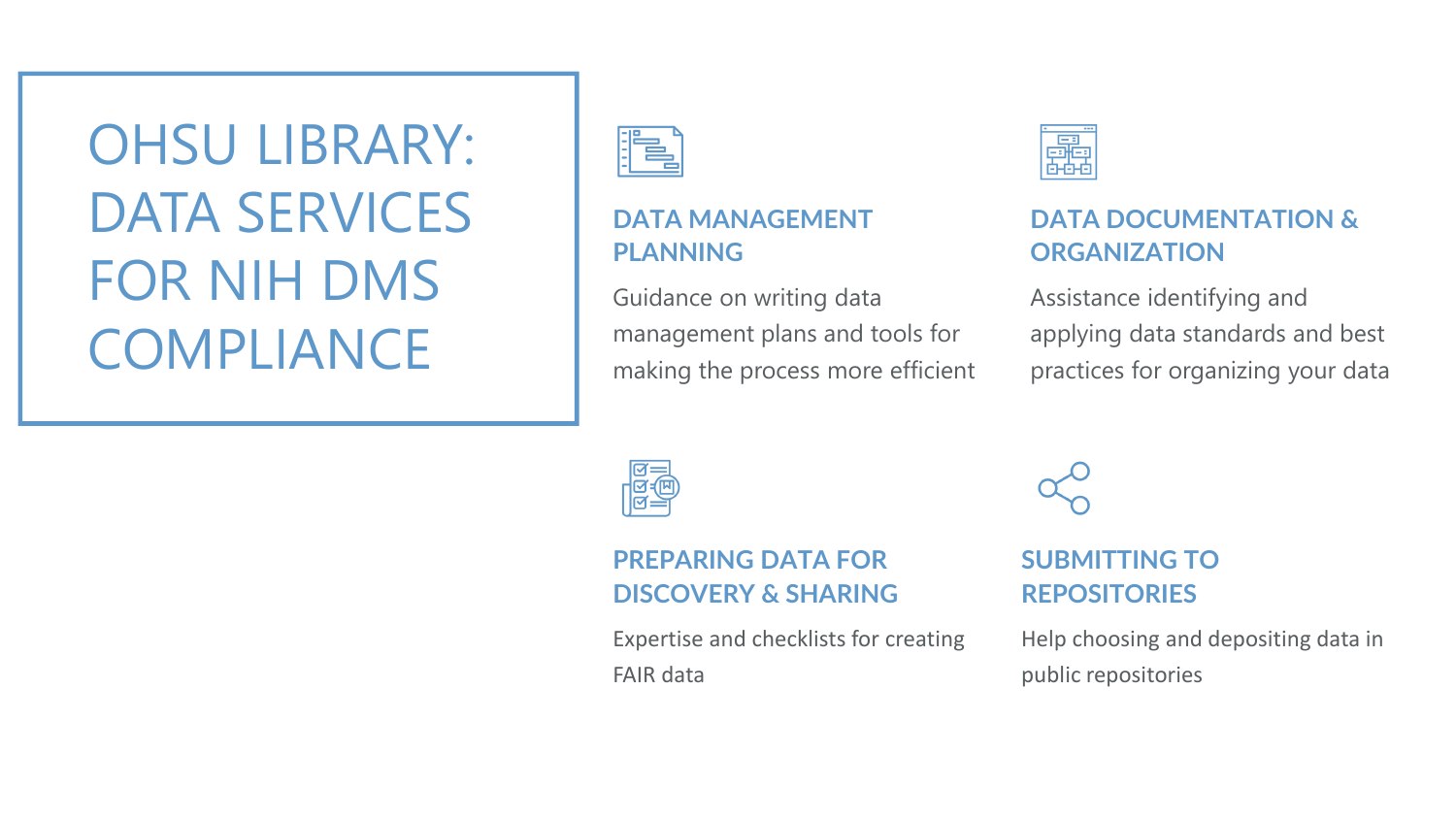

**OHSU Library Website** https://www.ohsu.edu/library



Contact Us https://ohsu.libanswers.com

Data Consultation Appointment LT https://librarycalendar.ohsu.edu/appointments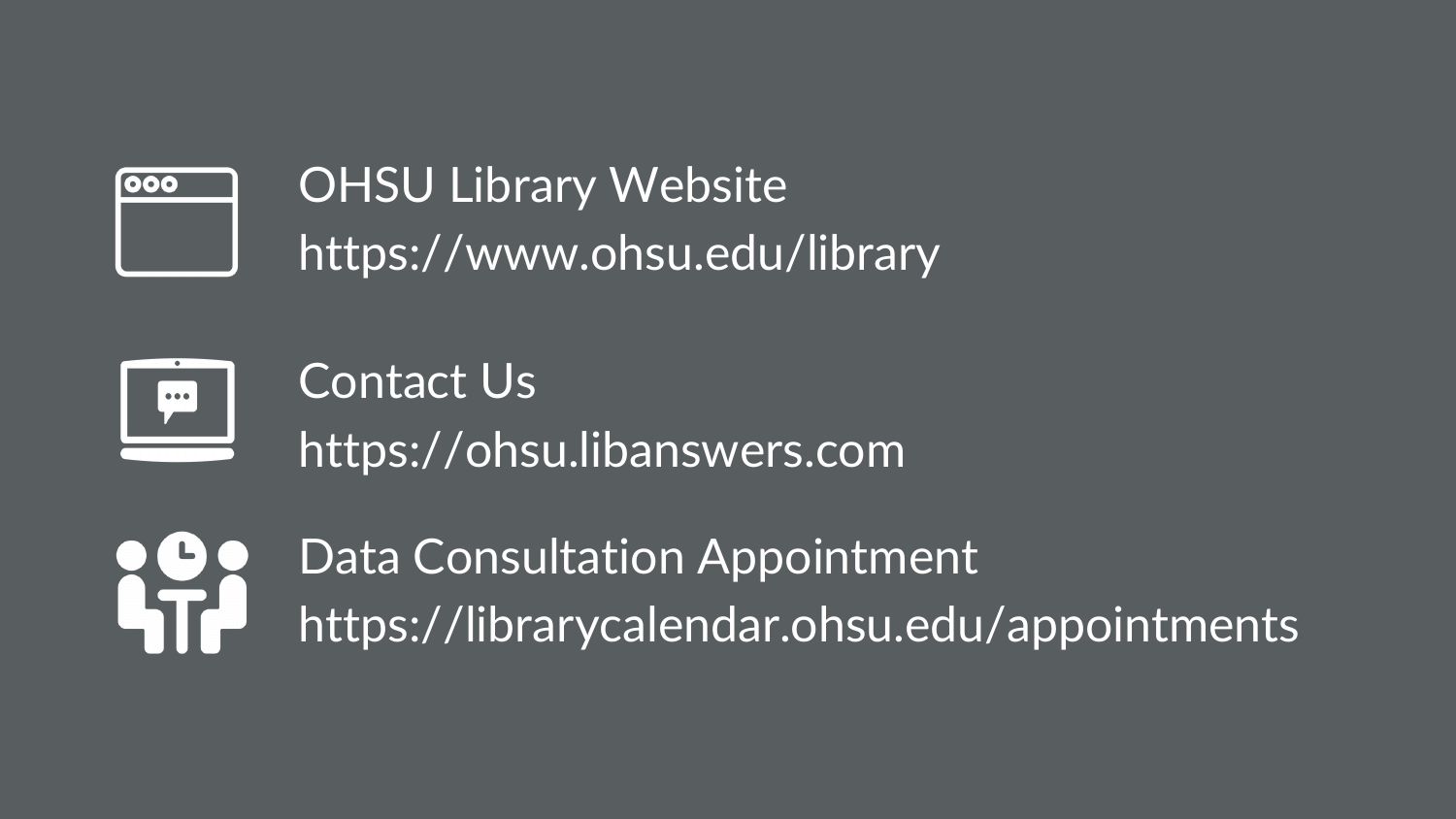# OHSU IRB Repository Resources

- OHSU IRB Policies and Forms webpage <https://www.ohsu.edu/research-integrity/irb-policies-and-forms>
- Repositories Help Sheet
- Repository Protocol Checklist
- Repository Sharing Agreements (de-identified, identifiable)
- Repository Submittal Agreement
- Repository Tracking Template (Excel and Word)
- Be sure your consent form and protocol allow you to submit data to a repository